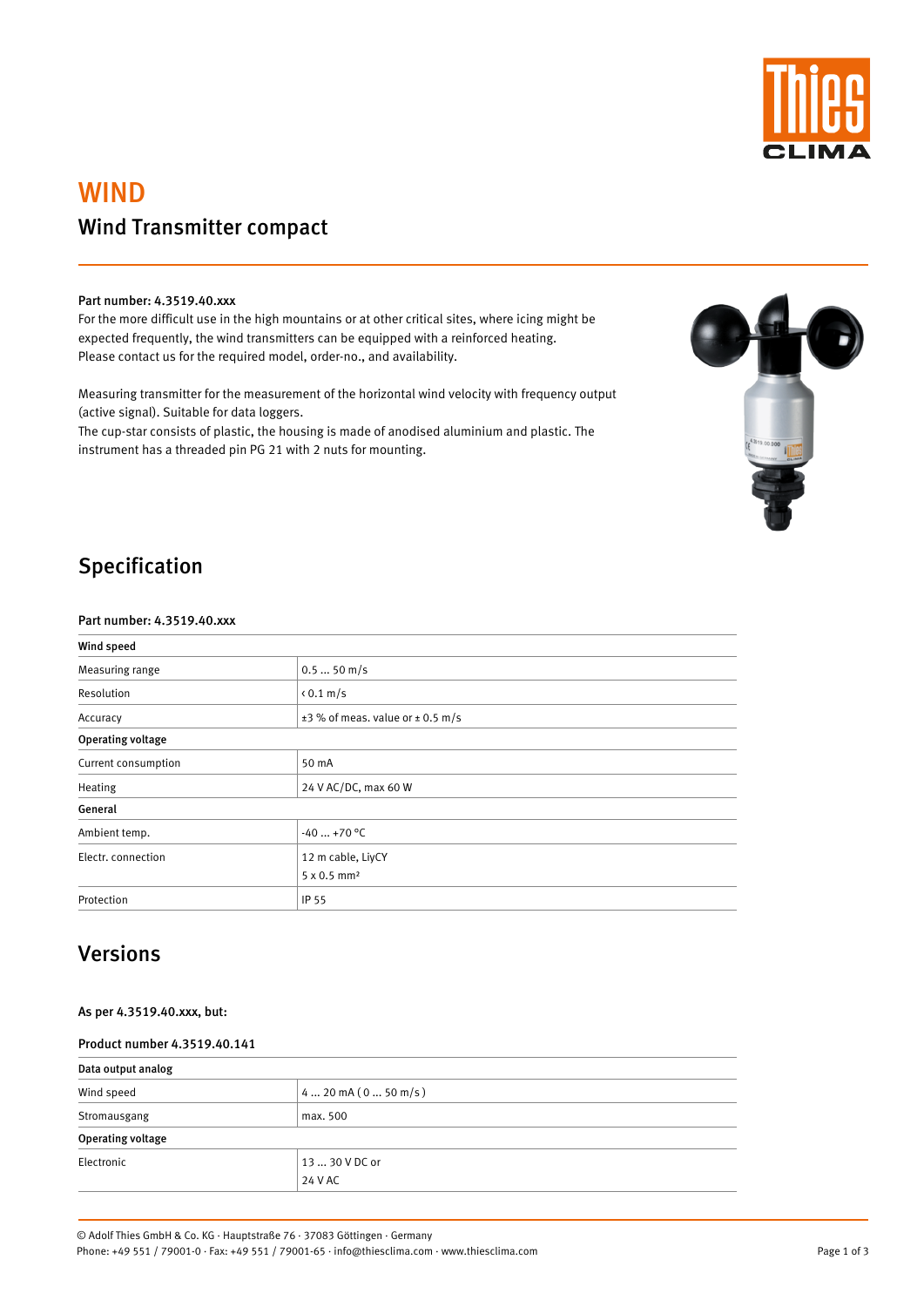

| Ø 135 x 165 mm                  |  |  |
|---------------------------------|--|--|
| 0.75 kg                         |  |  |
|                                 |  |  |
|                                 |  |  |
| $4 20$ mA $(0 50$ m/s)          |  |  |
| max. 500                        |  |  |
|                                 |  |  |
| 13  30 V DC or<br>24 V AC       |  |  |
|                                 |  |  |
| Ø 135 x 225 mm                  |  |  |
| $0.4$ kg                        |  |  |
|                                 |  |  |
|                                 |  |  |
| $0 \dots 10 V (0 \dots 50 m/s)$ |  |  |
| min.1 k                         |  |  |
|                                 |  |  |
| 13  30 V DC or                  |  |  |
| 24 V AC                         |  |  |
|                                 |  |  |
| Ø 135 x 225 mm                  |  |  |
| $0.4$ kg                        |  |  |
|                                 |  |  |

## Accessories

| Product                                                                     | Product name                                                                                             | <b>Brief description</b>                                                         |                                          |  |
|-----------------------------------------------------------------------------|----------------------------------------------------------------------------------------------------------|----------------------------------------------------------------------------------|------------------------------------------|--|
|                                                                             | <b>Traverse compact</b><br>for wall mounting<br>4.3171.2x.000                                            | For storefront mounting of a measuring value transmitter.<br>General<br>Material | Aluminium                                |  |
| <b>Traverse for Wind</b><br><b>Transmitters</b><br>Compact<br>4.3171.3x.000 | For mounting the wind transmitter and wind direction transmitter jointly onto a mast.<br><b>Material</b> |                                                                                  |                                          |  |
|                                                                             |                                                                                                          | Traverse<br>Gripping clamb                                                       | aluminium (AlMgSi0.5)<br>stainless steel |  |
|                                                                             |                                                                                                          | General                                                                          |                                          |  |
|                                                                             |                                                                                                          | Sensor distance horizontal                                                       | 0.8 <sub>m</sub>                         |  |
|                                                                             |                                                                                                          | Weight                                                                           | 0.35 kg                                  |  |
|                                                                             |                                                                                                          | Fixing boring                                                                    | hole Ø 29 mm                             |  |

© Adolf Thies GmbH & Co. KG · Hauptstraße 76 · 37083 Göttingen · Germany Phone: +49 551 / 79001-0 · Fax: +49 551 / 79001-65 · info@thiesclima.com · www.thiesclima.com